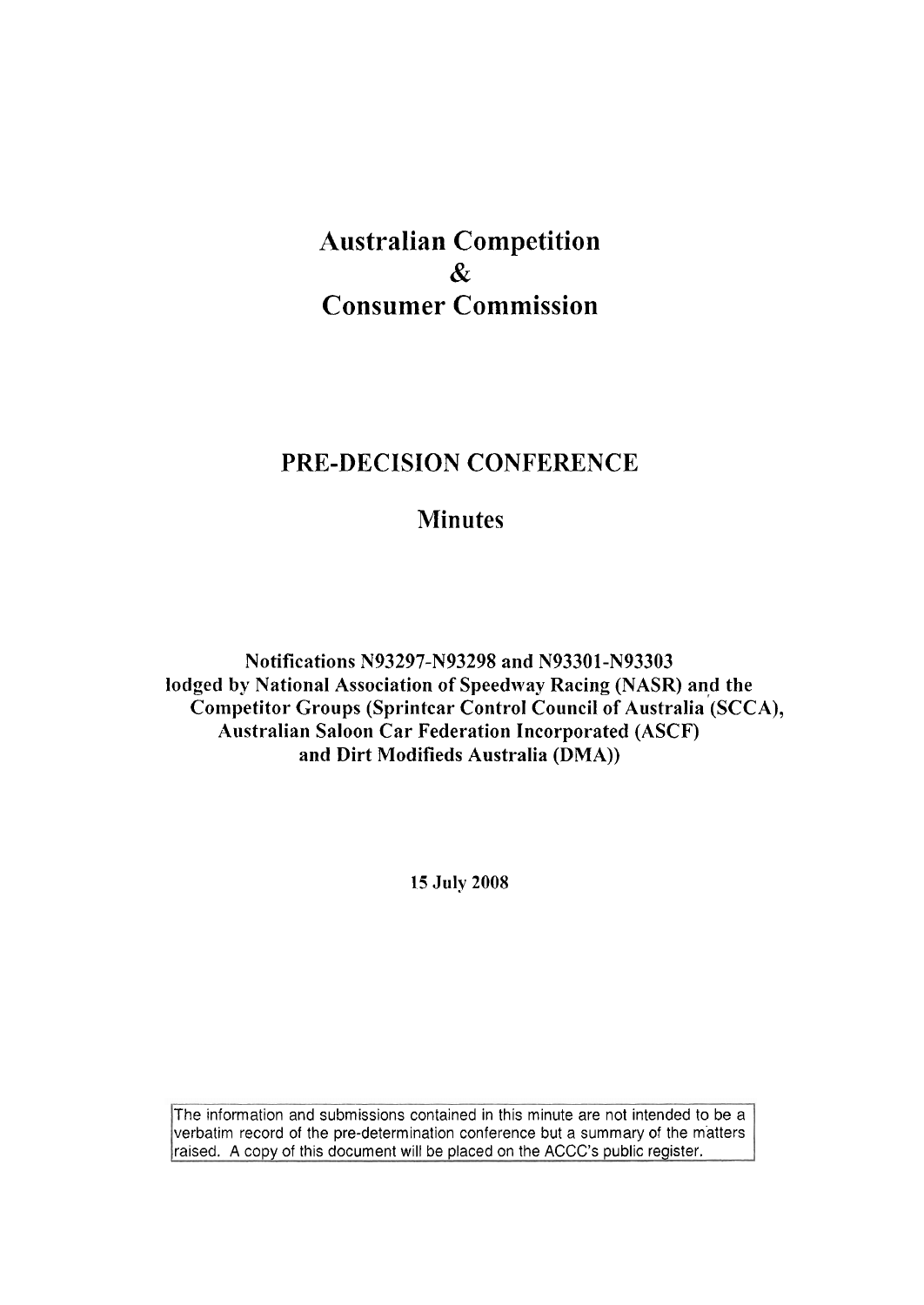#### Pre-Decision Conference: Notifications N93297-N93298 and N93301-N93303 lodged by National Association of Speedway Racing (NASR) and the Competitor Groups (Sprintcar Control Council of Australia (SCCA), Australian Saloon Car Fcdcration Incorporatcd (ASCF) and Dirt Modificds Australia (DMA))

 $\cdot$ 

<sup>1</sup>pm. 15 July 2008

ACCC Melbourne Office Level 35, The Tower 360 Elizabeth Street Mclbournc Ccntral. Melbourne

Sydncy ACCC ofticc and Adelaide ACCC office via Video Link

|  |  | Attendees: |  |
|--|--|------------|--|
|--|--|------------|--|

| <b>Australian Competition &amp; Consumer</b><br>Commission                             | <b>John Martin (Chair)</b><br>Commissioner                    |
|----------------------------------------------------------------------------------------|---------------------------------------------------------------|
|                                                                                        | <b>Richard Chadwick</b><br>General Manager - Adjudication     |
|                                                                                        | <b>Joanne Palisi</b><br>Director - Adjudication               |
|                                                                                        | <b>Monica Bourke</b><br>Senior Project Officer - Adjudication |
| <b>National Association of Speedway</b><br><b>Racing (NASR)</b>                        | <b>Tim McAveney</b><br>General Manager                        |
| (attending from Adelaide)                                                              | <b>Paul Trengove</b><br><b>Competition Manager</b>            |
|                                                                                        | <b>Lisa Jarrett</b><br>Lawyer – Kelly & Co. Lawyers           |
| <b>Sprintcar Racing Association of</b><br>Victoria (SRA - Victorian member of<br>SCCA) | Ian Vale<br>President                                         |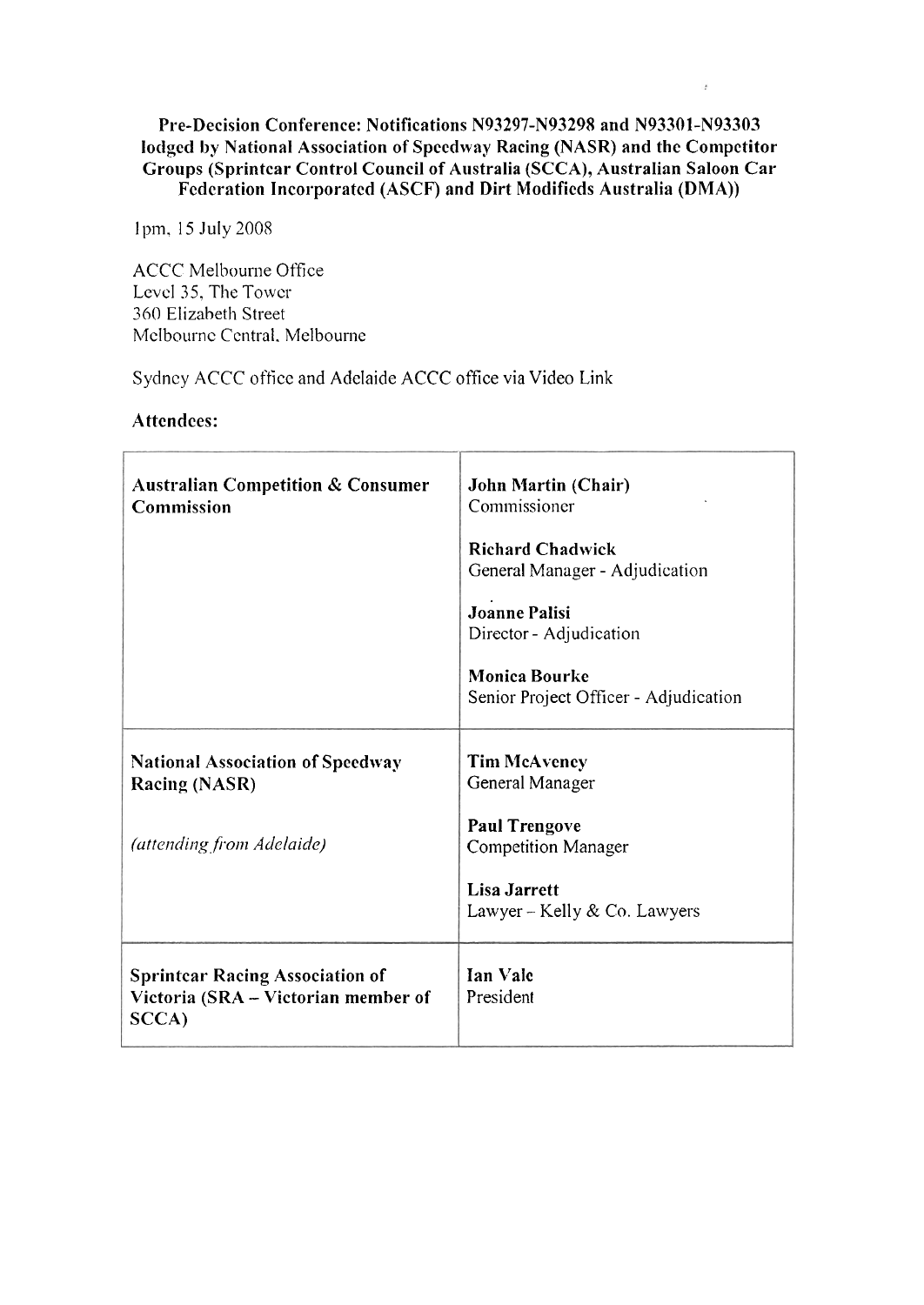| <b>Avalon Raceway</b>                                                                  | <b>Jeff Drew</b>                                                                                                               |
|----------------------------------------------------------------------------------------|--------------------------------------------------------------------------------------------------------------------------------|
| Speedway Sedans Australia (ASCF)                                                       | <b>Neil Sayer</b><br>Chief Executive Officer                                                                                   |
| Inside Speedway magazine<br>NASR member and speedway driver<br>(attending from Sydney) | <b>Rod Britton</b><br>Production Editor                                                                                        |
| <b>SCCA</b>                                                                            | <b>Jim Muir</b><br>Public Officer<br><b>Greg Foster</b><br>Technical Officer                                                   |
| <b>Rolling Thunder Raceway/</b><br><b>Formula Motorsports Group Pty Ltd</b>            | Ray Solomon<br>Promotor                                                                                                        |
| <b>Australian Speedway Accident Fund</b><br>(ASAF)                                     | <b>Graham Anwyl</b><br><b>Bruce Cox</b><br><b>Norm Fisher</b><br><b>ASAF</b><br><b>Rebecca Hanley</b><br>Lawyers - Nevett Ford |
| Premier Speedway, Warrnambool                                                          | <b>David Mills</b><br>General Manager                                                                                          |
| Sprintcars Australia (operational arm<br>of SCCA)                                      | <b>Ross Allen</b><br><b>Operations Manager</b>                                                                                 |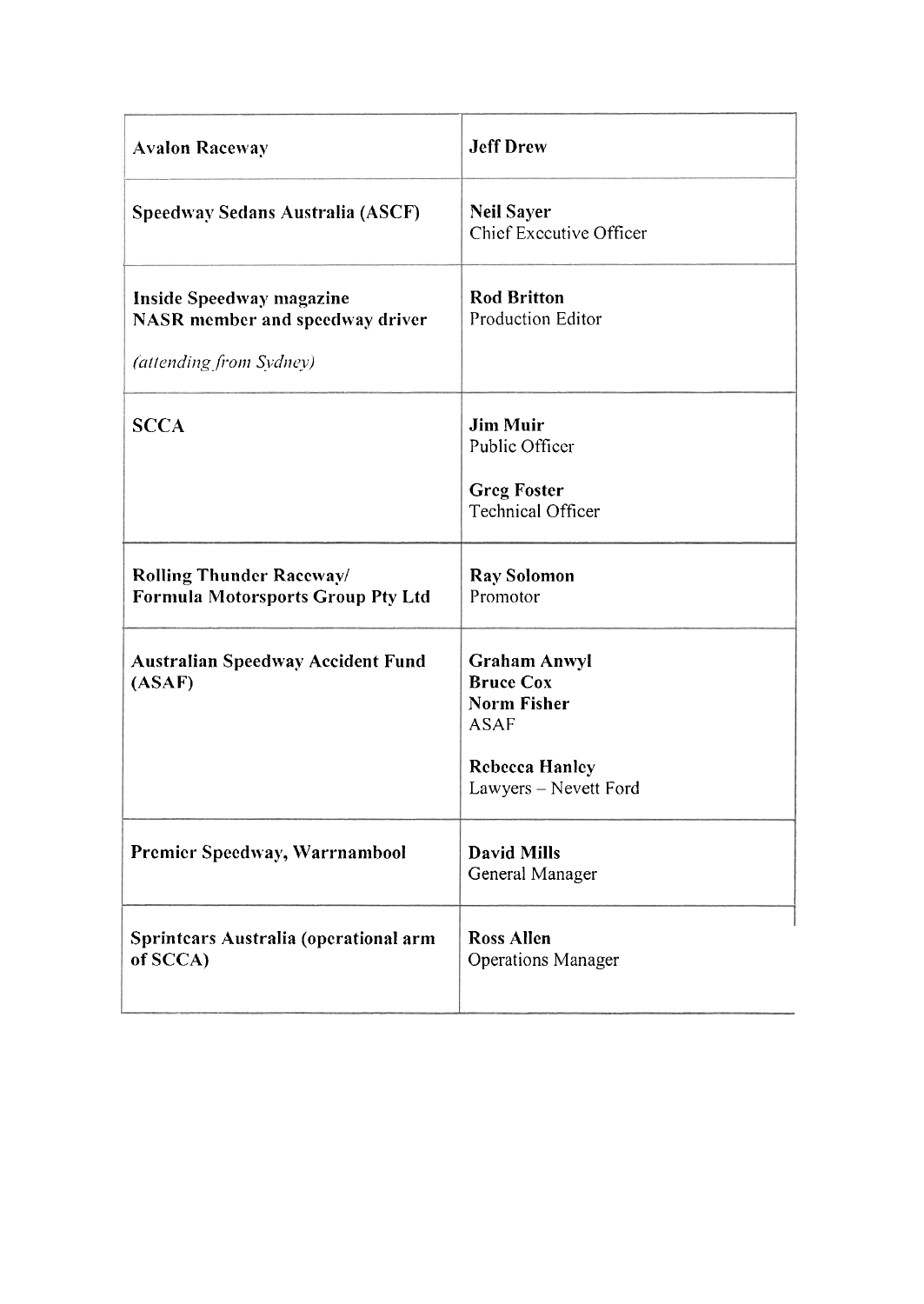| <b>SCCA</b>                                                    | <b>Vivenne Lewis</b><br>Secretary<br><b>Peter Craft</b> |
|----------------------------------------------------------------|---------------------------------------------------------|
| <b>Sprintcar Association of NSW</b><br>(attending from Sydney) | <b>Mark Richards</b><br>Vice President                  |
| <b>Motorsport Insurance</b><br>(attending from Sydney)         | <b>Andy Ticehurst</b>                                   |

Conference commenced: 1 :05pm

**Commissioner John Rlartin** welcomed attendees and made some introductory rcinarks outlining the purpose of the conference. Commissioner Martin noted that throughout the consultation process a number of issues not directly relevant to the notified conduct had been raised and that the ACCC is not in a position to address these issues through the notification process. Commissioner Martin also noted that a representative from Inside Speedway magazine was attending the conference and has been advised not to take quotes from the discussion which takes place during the conference.

Commissioner Martin declared the pre-decision conference open and invited the party that callcd thc conference, Mr Ian Vale to make an opening statement.

# **President of Sprintcar Racing Association of Victoria (SRA)**

Mr Vale opened the conference by highlighting the confusion among industry participants about the meaning of the term third line forcing, and NASR's motivation for lodging the notifications.

Mr Vale made comments specifically in relation to the notification lodged by the SCCA. Mr Valc explained the relationship between the SCCA and NASR, the role of the SCCA, and how its role differs from that of NASR. Mr Vale also submitted that the NASR licence is a front for providing personal accident insurance coverage and affiliation to NASR.

Mr Vale noted his support for the draft notices to revoke the notifications on the basis that a driver should not be restricted to racing only at certain tracks.

Mr Valc raised concerns that if the notifications were allowed to stand it may result in the SCCA losing control of how it conducts its races. **Mr Jim Muir,** public officer of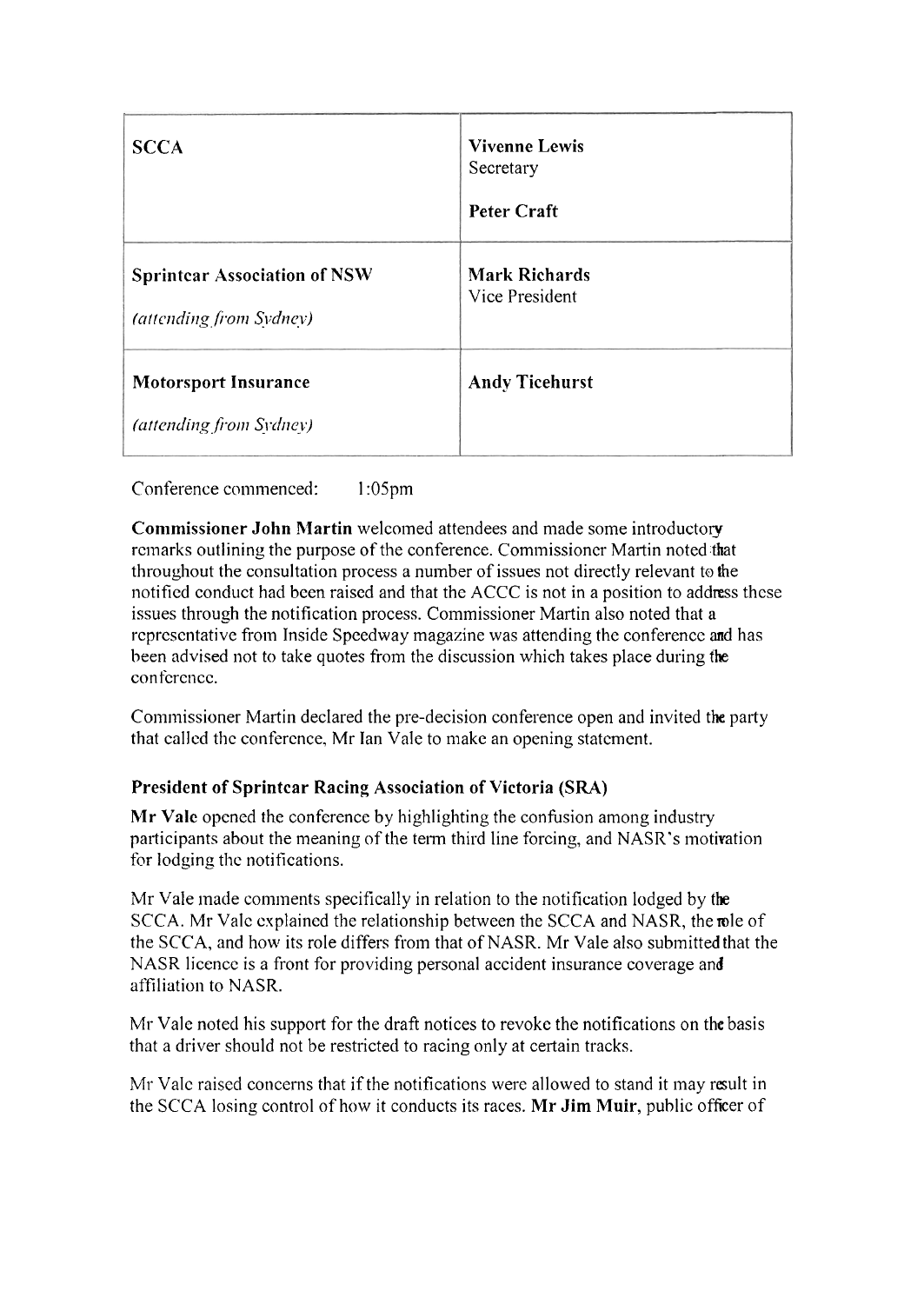the SCCA, added that the concern arises because if all SCCA members are NASR licence holders, a term of the NASR licence requires all NASR licence holders to comply with NASR's Rules and Regulations.

## **Sprin tcars Australia**

**Mr Allen** commented that the establishment of NASR had not increased the benefits to drivcrs, but resultcd in confusion amongst drivers regarding their licensing requirements. Mr Allen questioned whether the NASR licence should indeed be rcferrcd to as a 'licencc' but rather 'registration' or 'membership' of NASR.

Mr Allen commented that should the notifications be allowed to stand it would force drivers to compete at certain tracks only, force a particular insurance policy on drivers and force a division of speedway racing.

Mr Allen qucstioncd the lack of substantive facts and figures supporting the claims made by NASR in the notifications.

#### **Formula Motorsports Group**

**Mr Solomon** expressed support for the draft notices. Mr Solomon referred to his written submission following the draft notices, which is available on the ACCC's public register.

Mr Solomon noted the monopoly position of NASR and considers this enables them to control the major classes of racing and competitions and therefore to obtain significant sponsorship deals.

Mr Solomon raised other issues including:

uncertainty surrounding membership of NASR following the purchase of a NASR licence ie do you become a member of NASR?

thc offer of personal accident insurance with the NASR licence reduces competition in the market for personal accident insurance. NASR previously offcred personal accident insurance separately from the licencc.

his previous experiences of trying to have his insurance policy for his track deemed adequate by NASR.

Mr Solomon is a track promoter which is not affiliated with NASR. Mr Solomon noted that not being a member of NASR has made it difficult to attract certain races. Mr Solomon stated that he has not become affiliated with NASR because he does not want to bc restricted by their rulcs and regulations.

Mr Solomon noted there may be flow-on effects from the decision not to revoke notifications N93304 and N93305 lodged by Avalon Raceway and Perth Motorplex if other tracks followed suit.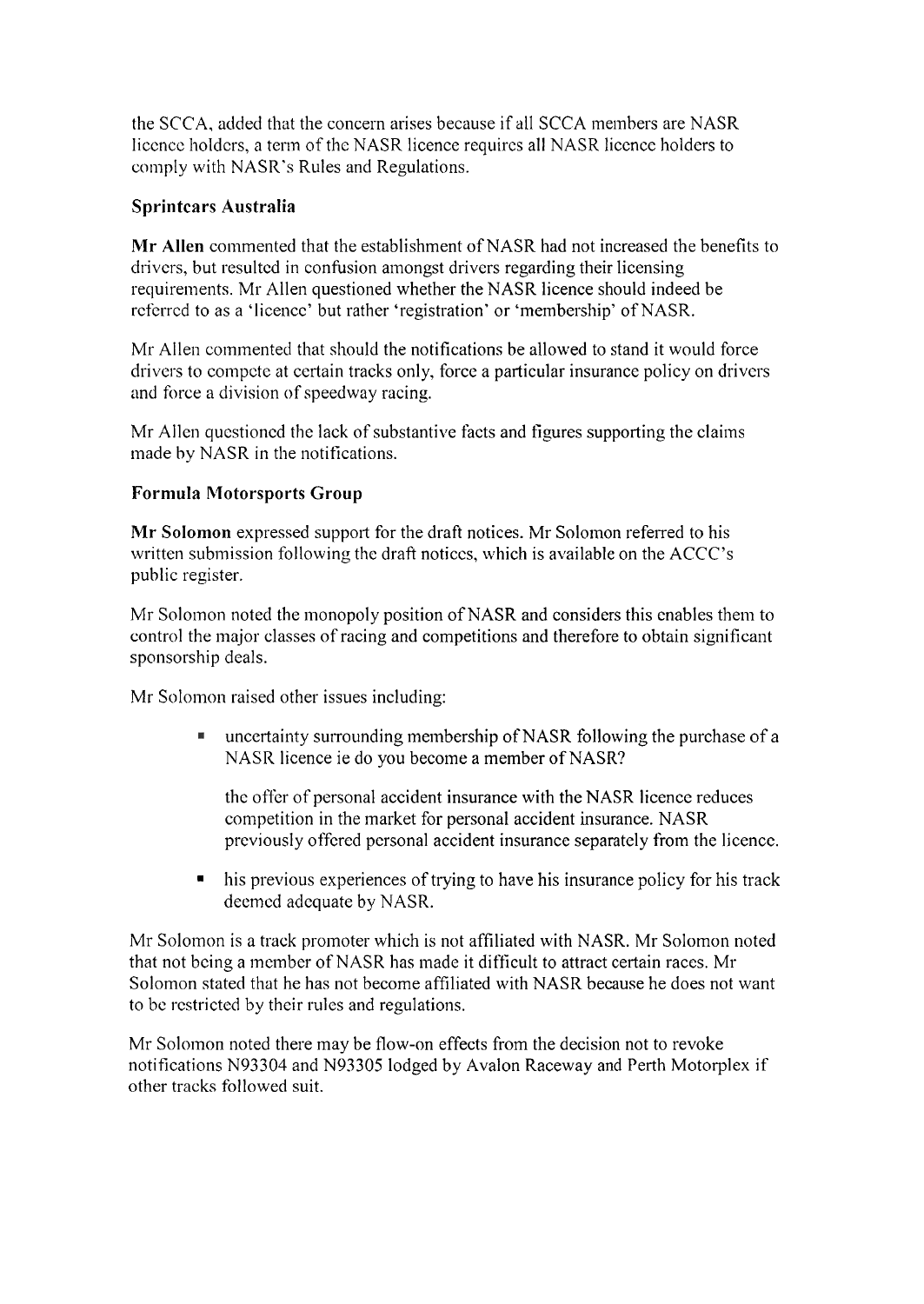# **Australian Speedway Accident Fund (ASAF)**

**Mr Graham Anwyl** of the ASAF requestcd that Rebccca Hanley froni Ncvett Ford be permitted to speak on his behalf. **Ms Hanley** noted the ASAF's support for the draft noticcs and raised concerns of anti-competitive conduct being carried out in the form of bundling the NASR licence and the provision of personal accident insurance. The ASAF submits that a review of the NASR licence and insurance should be conducted by the ACCC.

Ms Hanley also echoed the comments of Mr Solomon and Mr Allen.

**Mr Norm Fisher** submitted that drivers are upset about the provision of personal accident insurance as a member benefit of the NASR licence, as it means that drivers acquire the insurance provided by NASR regardless of whether they want it or not. Ms **Hanley** added that purchasing their own additional insurance means the driver is effectively paying twice.

## **Motorsport Insurance**

Motorsport Insurance provides personal accident insurance, public liability insurance and life assurance for motorsport. Mr Ticehurst noted that all policy wording is provided to the acquirers of their insurance products.

Mr Ticehurst noted his support for the draft notices. Mr Ticehurst also noted that his preference is for the market for insurance for motorsport to be opened up.

#### **NASR**

**Mr McAvaney** responded to a number of issues which were raised throughout the conference. Mr McAveney noted that the notifications were lodged with the purpose of moving the sport forward and ensuring that all legal protections were in place. Mr McAveney noted that NASR's preference is to move the sport forward and to operate under one umbrella.

#### **Benefits of NASR**

Mr McAvaney noted that NASR lodged the notifications with the support of its major stakeholders around the country.

Mr McAvaney noted that NASR offers a number of benefits to the industry such as track safety, occupational health and safety. drug and alcohol policy, accreditation schemes, financial contributions etc.

Mr McAvency also noted that tracks which have not been approved by NASR are able to operate outside of the standards required by NASR. Mr McAveney submitted that NASR wants to see that certain standards are met and implemented, and ultimately tracks which become approved by NASR want to be affiliated with NASR.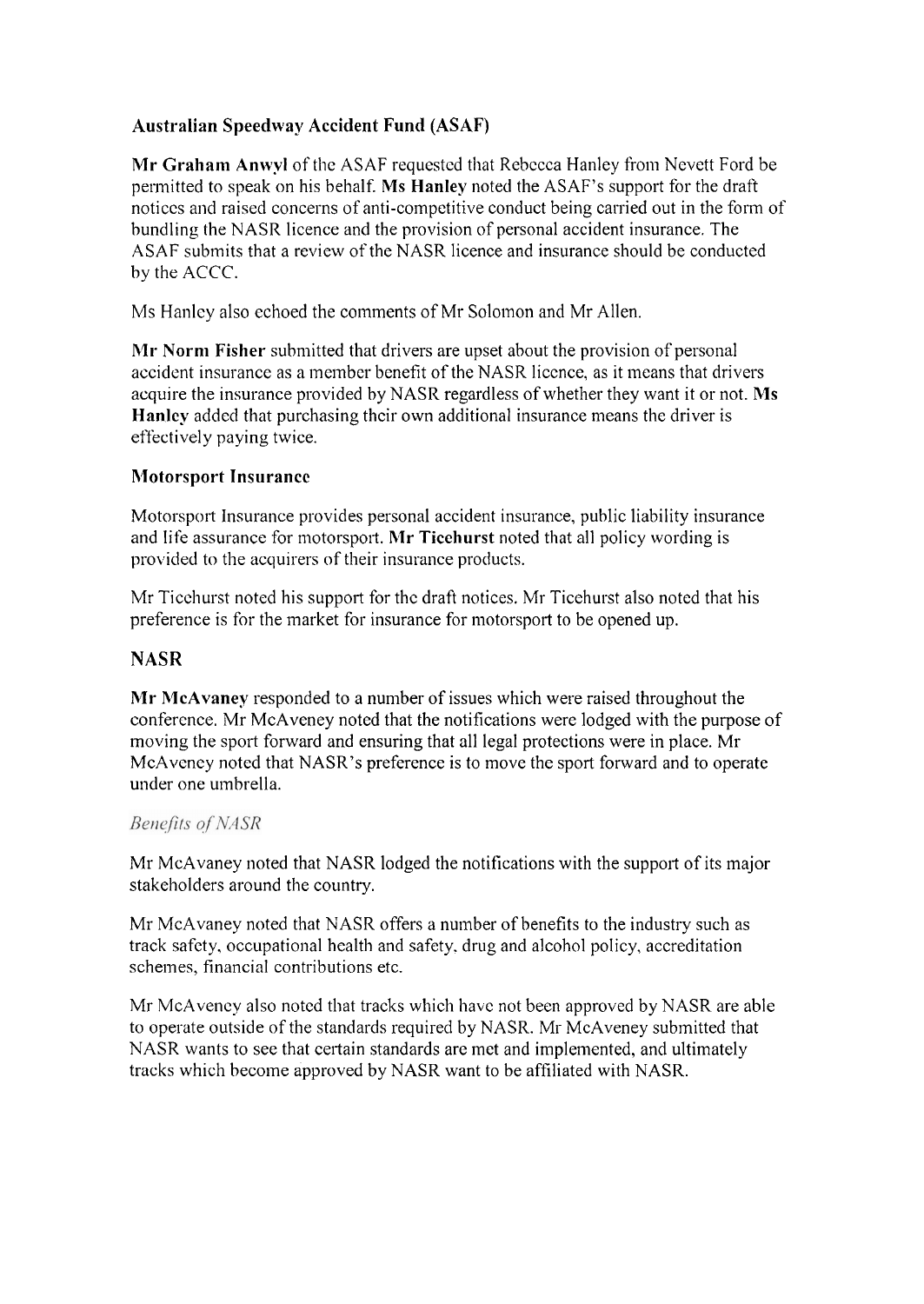# *Provision of personal accident insurance as a member benefit of a NASR licence*

Mr McAvaney submitted that therc have been many misinterpretations surrounding the licence and membership of NASR. Mr McAvaney confirmed that a driver becomes a membcr of NASR oncc they obtain a NASR licence.

Mr McAvaney noted that the personal accident insurance coverage is just one facet of the liccncc. Mr McAvaney explained that NASR used to offer thc licence and insurance separately, however legislative changes under the Financial Services Reform Act in 2004 set new guidelines on how insurance products can be sold. Primarily this meant that, as NASR is not an insurance broker, it could not give advice on the policy and therefore could not sell it as a separate product. By providing it as a member benefit, drivers are not precluded from obtaining additional personal accident insurance from an alternate provider if they wish to.

#### *Operation of the SCCA and other national bodies*

Mr McAvaney noted that the notification lodged by the SCCA cnsurcs that thc SCCA has legal protection in the instance where they say that a driver must have a NASR liccncc in ordcr to be a membcr of the SCCA. Mr McAvaney considers that this does not change what occurs currently, and NASR is just ensuring that all legal protections arc in placc.

Mr McAvaney also noted that the purpose of the notifications is not to take control of the roles carried out by bodies such as thc SCCA or ASCF. Mr McAvaney noted that there are issues outside the racing rules compiled by the SCCA, which the NASR rules cover, for example the NASR rules contain a drug and alcohol policy. Mr McAvaney added that the issue raised by the SCCA goes beyond the scope of the notifications and is a matter for negotiation between NASR and the SCCA.

#### **Sprintcar Association of NSW**

Mr Richards sought guidance on how to conduct business going forward following the notifications. In particular, Mr Richards questioned whether he is required to have a NASR licence and NASR insurance.

**Avalon Raceway, ASCF** and **Premier Speedway** were observers throughout the conference.

# **ACCC clarifications**

#### Third line forcing conduct

Ms Palisi explained that generally, third line forcing involves the supply of goods or services on condition that thc purchaser acquires goods or services from a particular third party, or a refusal to supply because the purchaser will not agree to that condition.